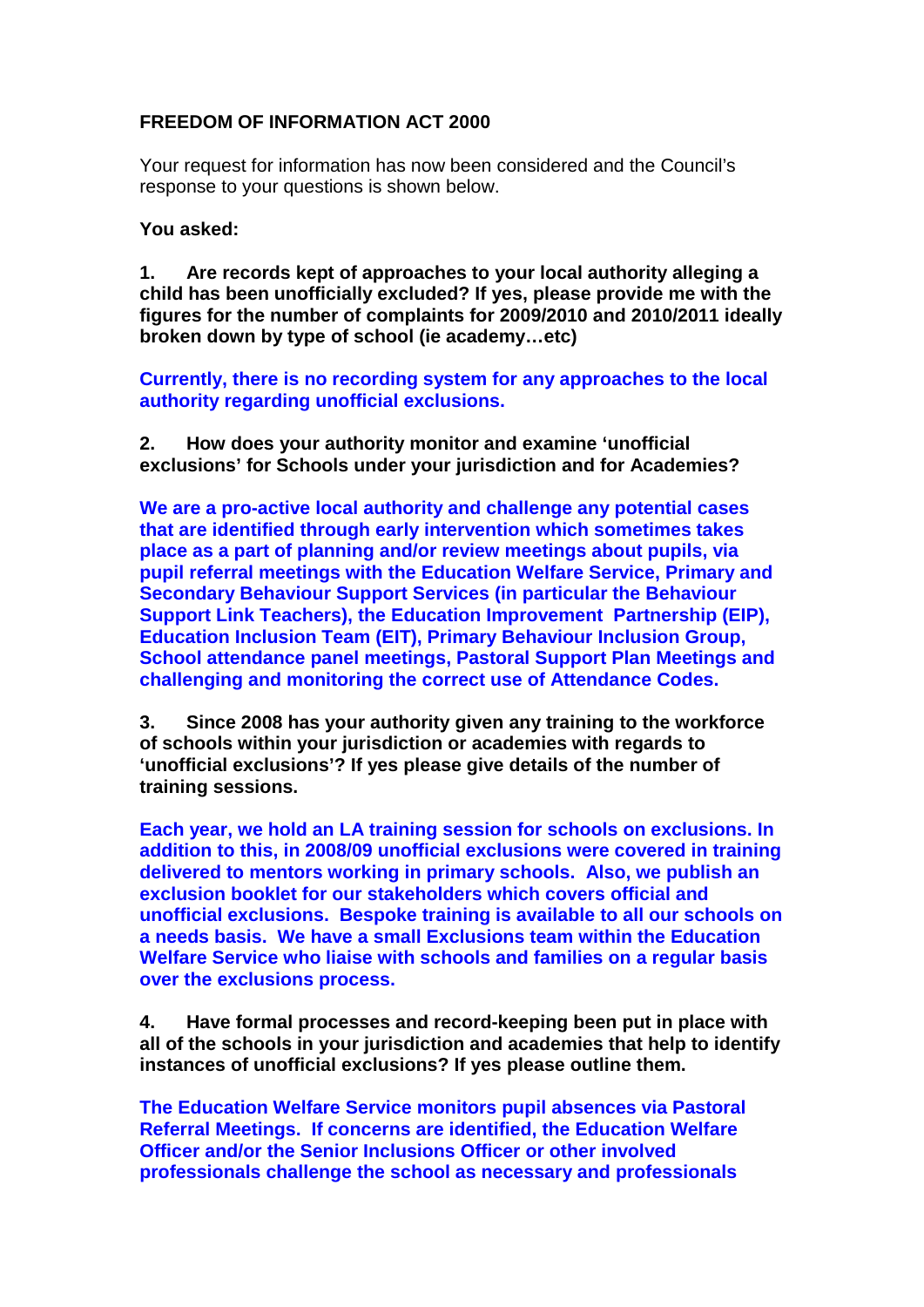## **work together with the school to resolve any issues.**

**5. Do you record instances of managed moves? If yes, please outline how many managed moves have occurred at schools within your jurisdiction in 2009/2010 and 2010/2011 ideally broken down by school type (ie academies etc…)**

**In local authority primary schools, there were 12 managed moves (or supported moves) in 2009/10 and 10 in 2010/11. In addition, there were 16 children who moved from primary mainstream into primary PRU provision. In 20010/11, 16 children were moved to the primary PRU provision. All the moves between schools were successful and avoided exclusion.**

**In secondary, there were 65 managed moves between schools in 2010/11 of which 38 were successful, a further 20 were pending and 7 were unsuccessful. Our single Academy is a full participant within the Behaviour and Attendance Partnership and plays its part in referring and receiving students undergoing managed moves and 4 of the managed moves concerned the Academy.** 

**All moves are carried out with the support of parents/ carers and other agencies involved.** 

**BBC Newsnight is examining the issue of unofficial exclusions in both schools and academies. If there is anything else you would like to add or tell us about this issue we would be grateful to hear it.**

The legislation allows you to use the information supplied for your own personal use. Please be aware that any commercial or other use, for example publication, sale, or redistribution may be a breach of copyright under the Copyright, Designs and Patents Act 1988 as amended unless you obtain the copyright holder's prior permission.

Not all the information that is supplied which is covered by copyright will be the Council's copyright, for example it may be the copyright of a government department or another Council. You should seek either the Council's consent or their consent as appropriate. The Council is willing to advise you of any such potential issues on request. In order to make a request to re-use the information please contact the Head of Information Governance using the details below.

If you are dissatisfied with the handling of your request please write to: **Head of Information Governance Information and Support Leicester City Council FREEPOST (LE985/33) New Walk Centre LEICESTER LE1 6ZG**